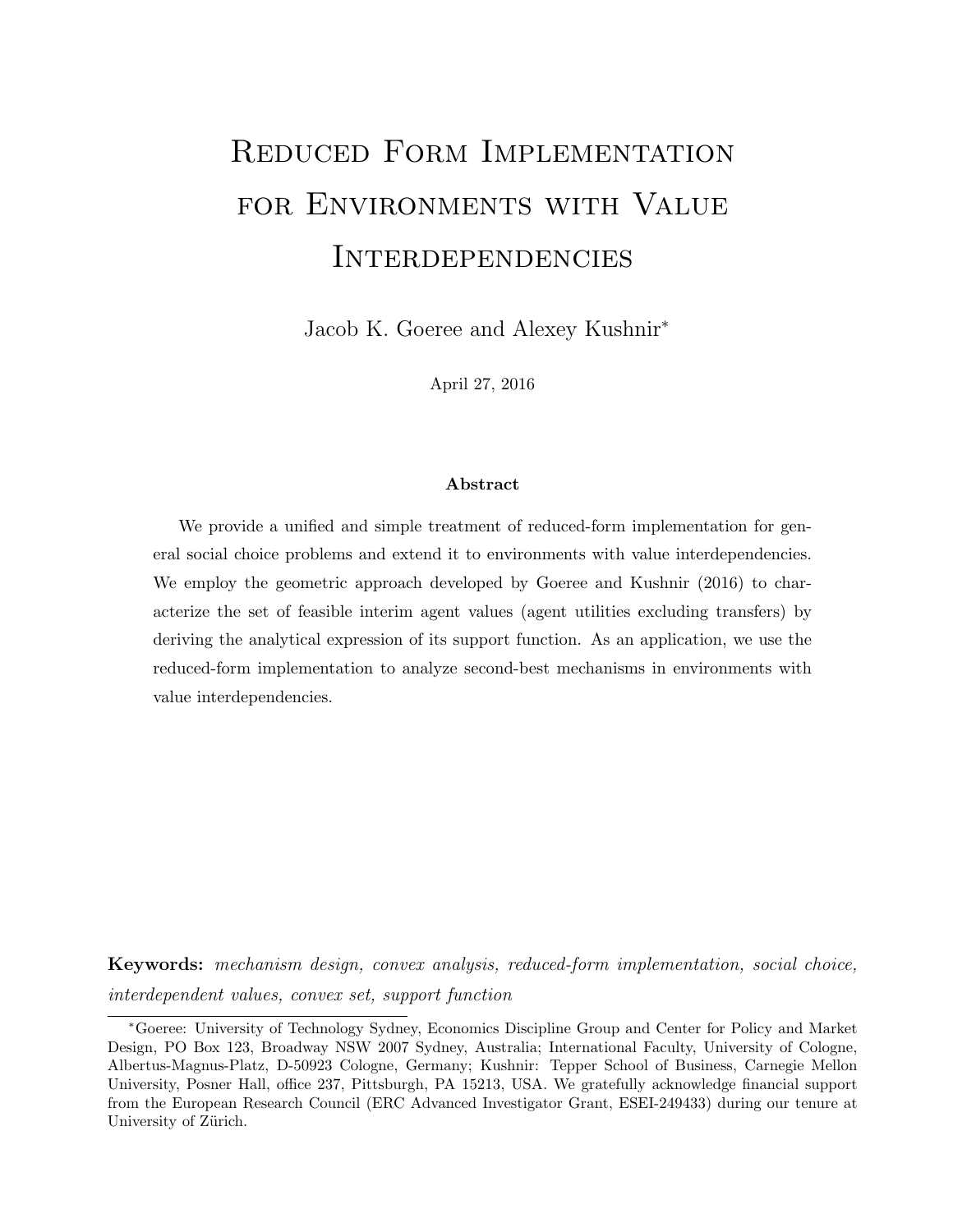# 1. Introduction

A typical problem of a mechanism designer can be expressed as a maximization of some objective over the set of feasible and incentive compatible allocation rules and transfers. In standard settings incentive compatibility identifies transfers from interim allocation probabilities up to a constant (Milgrom and Segal, 2002). This reduces the problem of the mechanism designer to an optimization over interim allocation probabilities only, i.e. reduced form problem.

To study the reduced form problem one should be able to identify the set of feasible interim allocation probabilities. Matthews (1984) first conjectured the set of inequalities characterizing this set in symmetric single-object auctions. These inequalities, as a necessary condition, were first used by Maskin and Riley (1984) and Matthews (1983) to analyze single-object auctions with risk-averse bidders. The sufficiency of these inequalities were subsequently proven by Border (1991) who then extended the result to asymmetric auction environments (see Border,  $2007$ ).<sup>[1](#page-1-0)</sup> This characterization was used in numerous papers in the past and attracted attention of many recent papers.[2](#page-1-1)

In this paper we provide a unified and simple treatment of reduced form implementation for general social choice problems and extend it to environments with value interdependencies. In the presence of value interdependencies, interim allocation probabilities alone do not determine interim agent utilities. To account for them, we characterize feasible interim agent values, i.e. interim agent utilities excluding transfers.

To characterize the set of feasible interim agent values we use the geometric approach developed by Goeree and Kushnir (2016) who exploit the one-to-one relation between a convex closed set and its support function. To obtain the support function for interim agent values we exploit the fact that they are a linear transformation of ex post allocations. For each possible type profile, feasible ex post allocations form a simplex for which the support function is wellknown. Utilizing the rule how the support function transforms under a linear transformation we then determine the support function for feasible interim values. Finally, we use the duality from convex analysis to recover the inequalities characterizing the set of feasible interim values.

To illustrate our main result we apply reduced form implementation to study auction environments with multiple agents and linear value interdependencies. Maskin (1992) and Dasgupta

<span id="page-1-0"></span><sup>&</sup>lt;sup>1</sup>For recent developments in reduced form auctions see Vohra (2011), Mierendorff (2011), Alaei et al. (2012), Cai et al. (2012), Che et al. (2013), Hart and Reny (2015), and Goeree and Kushnir (2016).

<span id="page-1-1"></span><sup>2</sup>See Armstrong (2000), Brusco and Lopomo (2002), Morand and Thomas (2006), Manelli and Vincent  $(2010)$ , Asker and Cantillon  $(2010)$ , Belloni et. al  $(2010)$ , Hörner and Samuelson  $(2011)$ , Miralles  $(2012)$ , Pai and Vohra (2013, 2014ab), Pai (2014), Mierendorff (2014).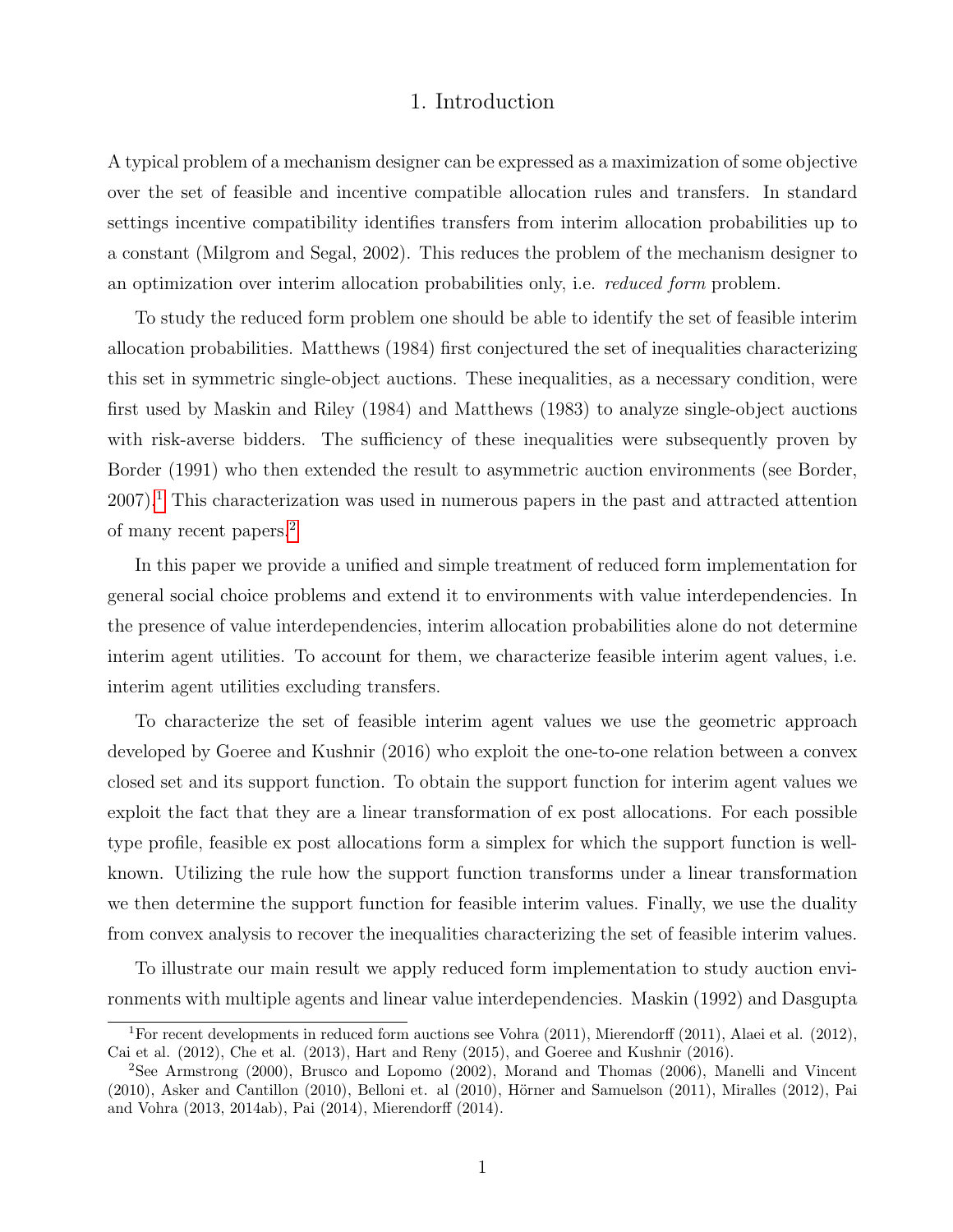and Maskin (2000) show that for large value interdependencies the first-best social surplus cannot be implemented with incentive compatible mechanisms. Using the reduced-form implementation results we analyze the second-best mechanism for these environments. We show that the optimal Bayesian and dominant strategy incentive compatible mechanisms lead to the same level of social surplus if the object has to be allocated to agents. If the object does not have to be allocated to agents we provide a condition on the level of interdependencies when both implementation concepts achieve the same level of social surplus.

The paper proceeds as follows. Section [2](#page-2-0) presents a social choice model. We derive the support function for the feasible set of interim agent values in Section [3.](#page-3-0) Section [4](#page-5-0) analyzes second-best mechanisms in the environments with value interdependencies. Section [5](#page-9-0) concludes.

#### 2. Social Choice Model

<span id="page-2-0"></span>We consider an environment with a finite set  $\mathcal{I} = \{1, 2, ..., I\}$  of agents and a finite set  $\mathcal{K} =$  $\{1, 2, ..., K\}$  of social alternatives. Agent  $i \in \mathcal{I}$  has a one-dimensional type  $x_i$  with finite support  $X_i = \{x_i^1, \ldots, x_i^{N_i}\} \subset \mathbb{R}_+$ .<sup>[3](#page-2-1)</sup> We also denote the profile of all agent types as  $\mathbf{x} = (x_1, \ldots, x_I)$ with support  $X = \prod_i X_i$ . We allow for correlation in types and denote their joint probability distribution as  $f(\mathbf{x})$ . Agent values are interdependent: when alternative k is selected and the profile of agent types is **x** agent *i*'s value equals  $v_i^k(\mathbf{x})$ .

A direct mechanism can be characterized by  $K + I$  functions,  $\{q^k(\mathbf{x})\}_{k \in \mathcal{K}}$  and  $\{t_i(\mathbf{x})\}_{i \in \mathcal{I}}$ , where  $q^k(\mathbf{x})$  is the probability that alternative k is selected and  $t_i(\mathbf{x}) \in \mathbb{R}$  is agent *i*'s transfer. We denote then agent *i*'s ex post values as  $v_i(\mathbf{x}) = \sum_{k \in \mathcal{K}} v_i^k(\mathbf{x}) q^k(\mathbf{x})$  and interim expected values as  $V_i(x_i) = \sum_{\mathbf{x}_{-i}} f_{-i}(\mathbf{x}_{-i}|x_i)v_i(\mathbf{x})$ , where  $f_{-i}(\mathbf{x}_{-i}|x_i)$  is the distribution of other agent types  $\mathbf{x}_{-i}$  conditional on  $x_i$ . When agents report their types truthfully, agent i's ex post utility equals  $u_i(\mathbf{x}) = v_i(\mathbf{x}) + t_i(\mathbf{x})$ , and his interim expected utility equals  $U_i(x_i) = V_i(x_i) + T_i(x_i)$ , where  $T_i(x_i) = \sum_{\mathbf{x}_{-i}} f_{-i}(\mathbf{x}_{-i}|x_i) t_i(\mathbf{x}).$ 

We heavily exploit the notion of the *support function*  $\mathcal{S}^C$  :  $\mathbb{R}^n \to \mathbb{R} \cup \{+\infty\}$  of a closed convex set  $C \subset \mathbb{R}^n$ , which is defined as

<span id="page-2-2"></span>
$$
S^{C}(\mathbf{w}) = \sup \{ \mathbf{v} \cdot \mathbf{w} \mid \mathbf{v} \in C \},
$$
\n(1)

with the inner product  $\mathbf{v} \cdot \mathbf{w} = \sum_{j=1}^n v_j w_j$ . Support functions have three important properties

<span id="page-2-1"></span><sup>3</sup>Our main result, Theorem [1,](#page-5-1) also holds without any changes in environments with multi-dimensional types.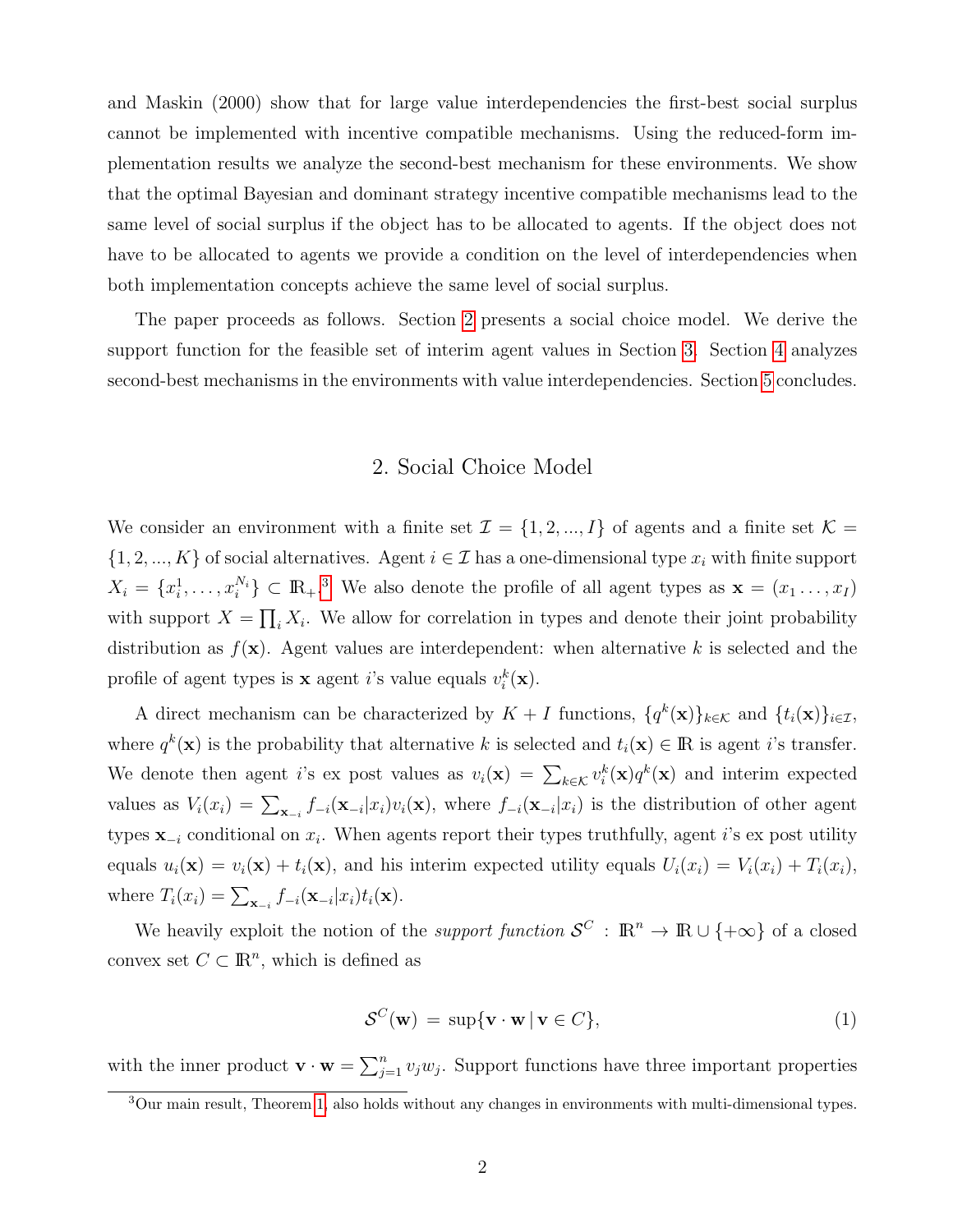

<span id="page-3-1"></span>**Figure 1.** The figure shows how the support function for 2-simplex  $\{q^k \geq 0, k = 1, 2, 3; q^1 + q^2 + q^3 = 1\}$ is determined. The inner product  $\mathbf{q} \cdot \mathbf{w} = \sum_{k=1}^{3} q^k w^k$  achieves the maximum at one of the extreme points  $(0,0,1), (0,1,0),$  or  $(1,0,0)$  resulting in  $S^{2-simplex}(\mathbf{w}) = \max(w^1, w^2, w^3)$ .

that we outline below (for more details, see Rockafellar, 1997). First, there is the one-to-one relation between the support function and the corresponding convex set: given the support function  $S^C$  one can always recover the corresponding set as  $C = \{ \mathbf{v} \in \mathbb{R}^n \mid \mathbf{v} \cdot \mathbf{w} \leq S^C(\mathbf{w}), \forall \mathbf{w} \in \mathbb{R}^n \}.$ Second, the support function for a Cartesian product of sets  $C_1, C_2 \subset \mathbb{R}^n$  equals the sum of the support functions:  $S^{C_1 \times C_2}(\mathbf{w}') = S^{C_1}(\mathbf{w}_1) + S^{C_2}(\mathbf{w}_2)$ , where  $\mathbf{w}' = (\mathbf{w}_1, \mathbf{w}_2) \in \mathbb{R}^{2n}$ , which directly follows from definition [\(1\)](#page-2-2). Finally, the support function straightforwardly changes under a linear transformation. In particular, consider a linear transformation  $A: \mathbb{R}^n \to \mathbb{R}^m$ and a closed convex set  $C \subset \mathbb{R}^n$ . Recall a basic property of the inner product  $Aq \cdot w = q \cdot A^T w$ , where  $q \in C$  and  $A<sup>T</sup>$  is the transpose of A. Therefore, the support function corresponding to image AC of linear transformation A equals  $\mathcal{S}^{AC}(\mathbf{w}) = \mathcal{S}^{C}(A^{T}\mathbf{w})$ , where  $\mathbf{w} \in \mathbb{R}^{n}$ .

### 3. Reduced Form Implementation

<span id="page-3-0"></span>This section presents our main result that presents an analytical expression of the support function associated with the set of feasible interim values  $V_i(x_i)$ . To accomplish this goal we use the novel geometric approach developed recently by Goeree and Kushnir (2016).

For a given type profile **x**, let us consider allocation  $\{q^k(\mathbf{x})\}_{k\in\mathcal{K}}$  defining a  $(K-1)$ -dimensional simplex, i.e.  $q^k(\mathbf{x}) \geq 0$  and  $\sum_{k \in \mathcal{K}} q^k(\mathbf{x}) = 1$ . If we consider 2-simplex  $\{q^k \geq 0, k = 1\}$  $1, 2, 3$ ;  $q<sup>1</sup> + q<sup>2</sup> + q<sup>3</sup> = 1$ , depicted on Figure [1,](#page-3-1) it is straightforward to verify that the inner product  $\mathbf{q} \cdot \mathbf{w}$  achieves the maximum at one of the extreme points  $(0, 0, 1)$ ,  $(0, 1, 0)$ , or  $(1, 0, 0)$ of the simplex resulting in support function  $S^{2-simplex}(w) = \max(w^1, w^2, w^3)$ . This expression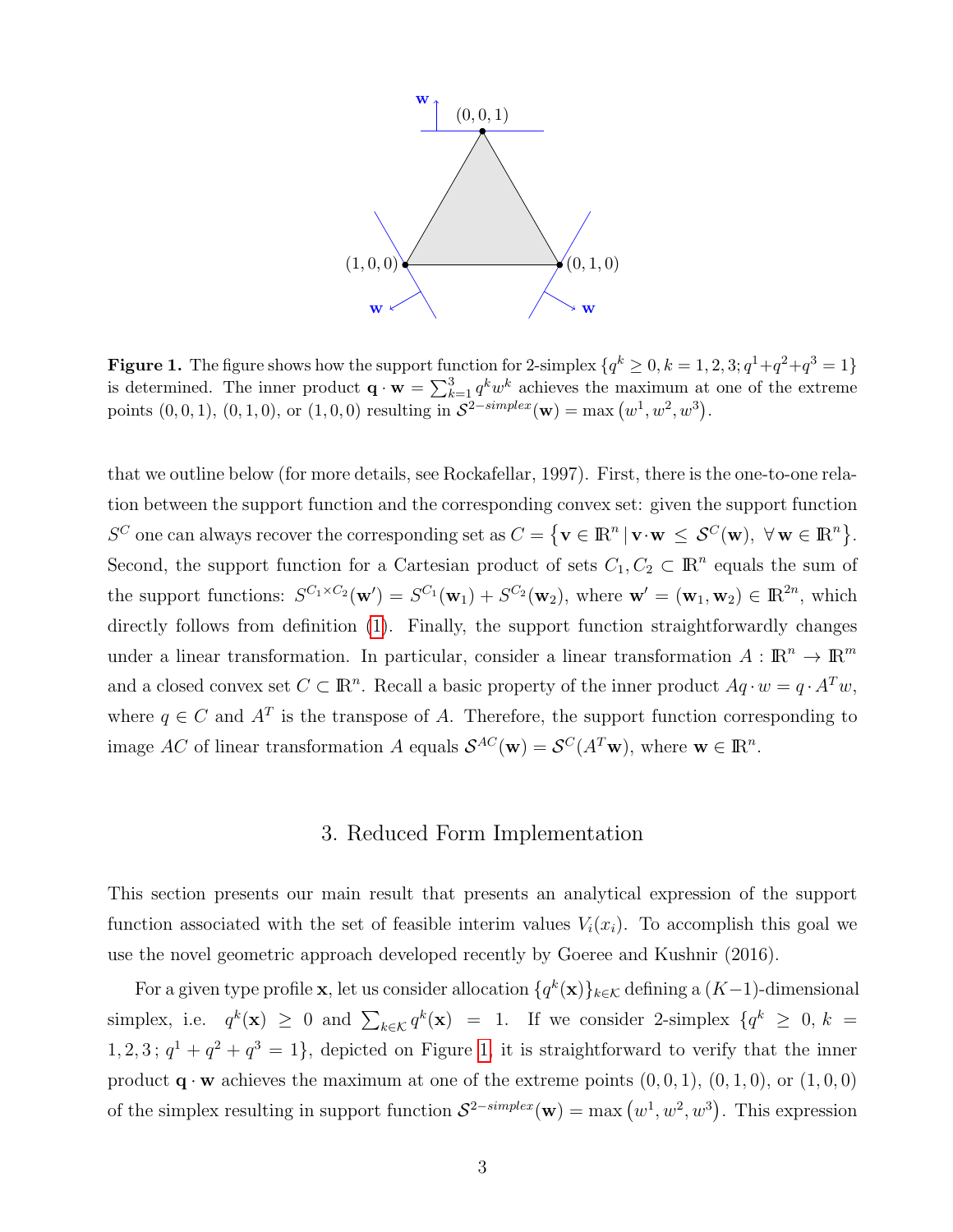straightforwardly generalizes to higher dimensions: the support function  $\mathcal{S}^{simplex}$  :  $\mathbb{R}^K \to \mathbb{R}$ corresponding to  $(K-1)$ -simplex  $\{q^k(\mathbf{x})\}_{k\in\mathcal{K}}$  for given  $\mathbf{x}\in X$  equals

$$
\mathcal{S}^{\text{simplex}}(\mathbf{w}(\mathbf{x})) = \max_{k \in \mathcal{K}} w^k(\mathbf{x}), \tag{2}
$$

where  $\mathbf{w}(\mathbf{x}) = (w^1(\mathbf{x}), ..., w^K(\mathbf{x}))$ . Taking into account that the support function for a Cartesian product of sets equals the sum of support functions (see Section [2\)](#page-2-0), we obtain the support function for the set of feasible allocations for all possible type profiles  $\mathbf{x} \in X$ 

<span id="page-4-0"></span>
$$
\mathcal{S}(\mathbf{w}) = \sum_{\mathbf{x} \in X} \max_{k \in \mathcal{K}} w^k(\mathbf{x}),
$$
\n(3)

where  $\mathbf{w} = {\mathbf{w}^k(\mathbf{x})}_{k \in \mathcal{K}, \mathbf{x} \in X}$ .

To characterize the set of ex post values we exploit how the support function changes under a linear transformation (see Section [2\)](#page-2-0). The support function for ex post values equals then  $\mathcal{S}_{ex\ post}(\mathbf{w}) = \mathcal{S}(A^T\mathbf{w})$ , where A corresponds to linear transformation  $v_i(\mathbf{x}) = \sum_{k \in \mathcal{K}} v_i^k(\mathbf{x}) q^k(\mathbf{x})$ . Equivalently,  $S_{ex\ post}(\mathbf{w})$  can be obtained from [\(3\)](#page-4-0) by replacing  $w^k(\mathbf{x})$  with  $\sum_{i\in\mathcal{I}}v_i^k(\mathbf{x})w_i(\mathbf{x})$ :

<span id="page-4-1"></span>
$$
\mathcal{S}_{ex\ post}(\mathbf{w}) = \sum_{\mathbf{x} \in X} \max_{k \in \mathcal{K}} \sum_{i \in \mathcal{I}} v_i^k(\mathbf{x}) w_i(\mathbf{x}), \tag{4}
$$

where weight  $w_i(\mathbf{x})$  corresponds to  $v_i(\mathbf{x})$  for each  $i \in \mathcal{I}$  and  $\mathbf{x} \in X$ , and we denote with slight abuse of notation  $\mathbf{w} = \{w_i(\mathbf{x})\}_{i \in \mathcal{I}, \mathbf{x} \in X}$ .

Finally, we derive the support function for interim values  $V_i(x_i) = \sum_{\mathbf{x}_{-i}} f_{-i}(\mathbf{x}_{-i}|x_i)v_i(\mathbf{x}).$ Since interim values are obtained from ex post values with a linear transformation, we can again use the property how the support function changes under a linear transformation. To arrive at an expression that is symmetric in the probabilities we define interim support functions using the probability-weighted inner product

$$
\mathbf{V} \cdot \mathbf{W} = \sum_{i \in \mathcal{I}} \sum_{x_i \in X_i} f_i(x_i) V_i(x_i) W_i(x_i).
$$

In other words, we multiply the interim weight  $W_i(x_i)$  associated with  $V_i(x_i)$  by  $f_i(x_i)$  so that all terms are weighted by  $f(\mathbf{x}) = \prod_i f_i(x_i)$ . Using the definition of the support function and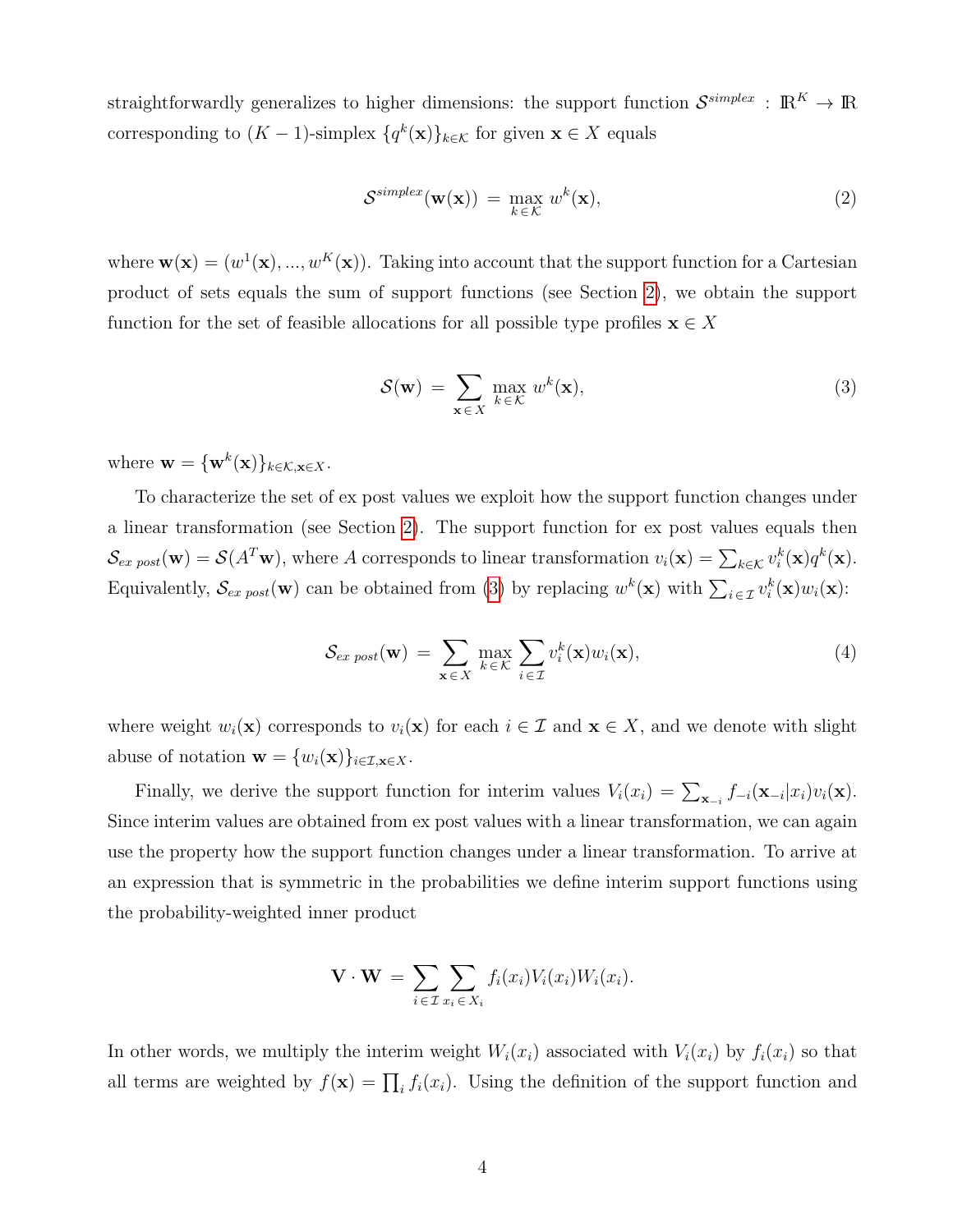how it allows to recover the set back, we obtain our main result.<sup>[4](#page-5-2)</sup>

<span id="page-5-1"></span>**Theorem 1.** The support function for the set of feasible interim values equals

$$
\mathcal{S}_{interim}(\mathbf{W}) = E_{\mathbf{x}} \left( \max_{k \in \mathcal{K}} \sum_{i \in \mathcal{I}} v_i^k(\mathbf{x}) W_i(x_i) \right),
$$

and feasible interim values  $V$  satisfy  $V \cdot W \leq S_{interim}(W)$  for all  $W \in \mathbb{R}^{\sum_i |X_i|}$ .

Overall, Theorem [1](#page-5-1) completely characterizes the set of feasible interim values and shows how its points can be recovered using the knowledge of its support function.

#### 4. Application: Second-Best Mechanisms

<span id="page-5-0"></span>In this section we illustrate how Theorem [1](#page-5-1) can be applied to analyze the properties of second-best mechanisms in the environments with interdependent values.<sup>[5](#page-5-3)</sup>

We consider a single-object auction with  $I$  agents. Agent i's type  $x_i$  is independently distributed according to probability distribution  $f_i(x_i)$ . There are  $I + 1$  possible alternatives: alternative  $i$  corresponds to agent  $i$  winning the object and alternative  $0$  to the seller keeping the object. Agent i's utility equals  $x_i + \alpha \sum_{j \neq i} x_j$  if he wins the object and 0 otherwise, where  $\alpha \geq 0$  measures the degree of interdependency. Overall, agent *i*'s ex post value equals

<span id="page-5-5"></span>
$$
v_i(x_i, \mathbf{x}_{-i}) = (x_i + \alpha \sum_{j \neq i} x_j) q^i(x_i, \mathbf{x}_{-i}).
$$

Let  $Q_i(x_i) = E_{\mathbf{x}_{-i}}(q^i(x_i, \mathbf{x}_{-i}))$  be agent i's interim probability of winning the object. To analyze the maximum level of social surplus that can be achieved with Bayesian incentive compatible (BIC) or ex post incentive compatible (EPIC) mechanism we use the following characterization.

<span id="page-5-4"></span>PROPOSITION 1. An allocation rule q can be implemented with some BIC (EPIC) mechanism if and only if  $Q_i(x_i)$   $(q^i(x_i, \mathbf{x}_{-i}))$  is non-decreasing in  $x_i$  for each i (and each  $\mathbf{x}_{-i} \in X_{-i}$ ).

To introduce the above monotonicity constraint into the support function we employ the

<span id="page-5-2"></span><sup>&</sup>lt;sup>4</sup>To clarify, if we used the standard non-probability weighted inner-product the expression for the support function in Theorem [1](#page-5-1) would be  $\mathcal{S}_{interim}(\mathbf{W}) = \sum_{\mathbf{x} \in X} \max_{k \in \mathcal{K}} \left( \sum_{i \in \mathcal{I}} f_{-i}(\mathbf{x}_{-i} | x_i) v_i^k(\mathbf{x}) W_i(x_i) \right)$ .

<span id="page-5-3"></span> ${}^{5}$ For related ideas see Hernando-Veciana and Michelucci (2009, 2014).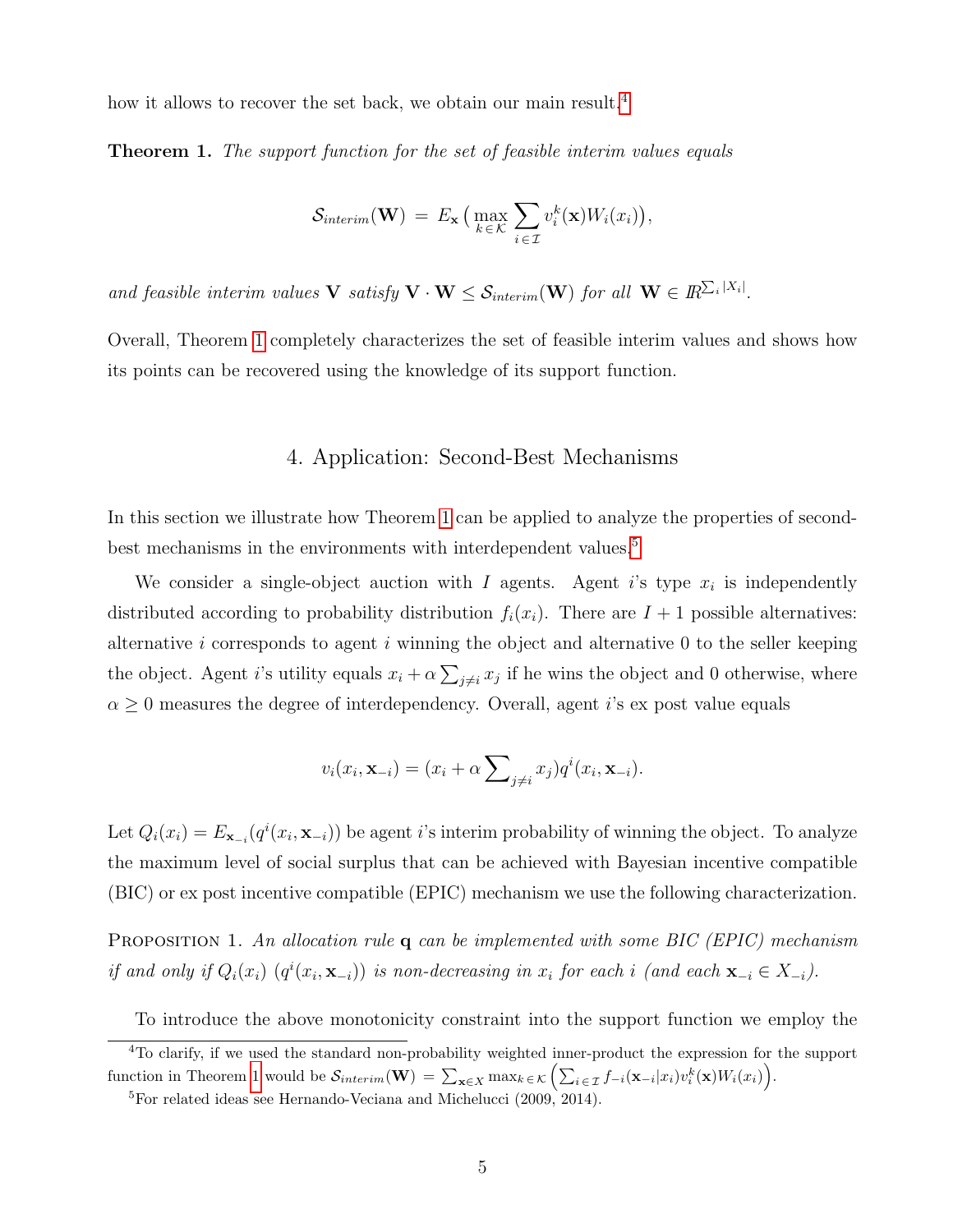geometric approach developed by Goeree and Kushnir (2016). Let us first consider EPIC constraints and the support function corresponding to ex post values [\(4\)](#page-4-1). The support function of the intersection of the ex post feasible set and half spaces  $\mathbf{b}_m \cdot \mathbf{v} \geq 0$  for  $m = 1, \ldots, M$  can be calculated as (see Rockafellar, 1997)

$$
\inf_{\lambda_m \geq 0} \mathcal{S}_{ex\ post}(\mathbf{w} + \sum_{m=1}^M \lambda_m \mathbf{b}_m). \tag{5}
$$

The EPIC constraints can be represented by half-spaces (see Proposition [1\)](#page-5-4):

<span id="page-6-0"></span>
$$
\frac{v_i(x_i^{n+1}, \mathbf{x}_{-i})}{x_i^{n+1} + \alpha \sum_{j \neq i} x_j} - \frac{v_i(x_i^n, \mathbf{x}_{-i})}{x_i^n + \alpha \sum_{j \neq i} x_j} \ge 0, \qquad \frac{v_i(x_i^n, \mathbf{x}_{-i})}{x_i^n + \alpha \sum_{j \neq i} x_j} - \frac{v_i(x_i^{n-1}, \mathbf{x}_{-i})}{x_i^{n-1} + \alpha \sum_{j \neq i} x_j} \ge 0.
$$

for  $n = 2, ..., N_i - 1$  and  $i = 1, ..., I$ . Let  $\lambda_i(x_i^n, \mathbf{x}_{-i})$  be associated with the first constraint and  $\lambda_i(x_i^{n-1})$  $i^{n-1}, \mathbf{x}_{-i}$  with the second. For  $n = 1, ..., N_i$  we also define the differences  $\Delta \lambda_i(x_i^n, \mathbf{x}_{-i}) =$  $\lambda_i(x_i^n, \mathbf{x}_{-i}) - \lambda_i(x_i^{n-1})$  $\lambda_i^{n-1}, \mathbf{x}_{-i}$ ) with  $\lambda_i(x_i^0, \mathbf{x}_{-i}) = \lambda_i(x_i^{N_i}, \mathbf{x}_{-i}) = 0$ . Using formula [\(5\)](#page-5-5) we then obtain

$$
\mathcal{S}_{ex\ post}^{EPIC}(\mathbf{w}) = \inf_{\lambda_i \geq 0} \sum_{\mathbf{x} \in X} \max_{i \in \mathcal{I}} \bigl(0, (x_i + \alpha \sum_{j \neq i} x_j) w_i(\mathbf{x}) - \frac{\Delta \lambda_i(\mathbf{x})}{f_i(x_i)}\bigr).
$$

Using the property how the ex post support function changes under a linear transformation (see Section [2\)](#page-2-0) we obtain the support function for interim values satisfying EPIC constraints:

$$
\mathcal{S}^{EPIC}(\mathbf{W}) = \inf_{\lambda_i \ge 0} E_{\mathbf{x}} \max_{i \in \mathcal{I}} \big( 0, (x_i + \alpha \sum_{j \ne i} x_i) W_i(x_i) - \frac{\Delta \lambda_i(\mathbf{x})}{f_i(x_i)} \big).
$$
(6)

A similar procedure applies to BIC constraints

<span id="page-6-1"></span>
$$
E_{\mathbf{x}_{-i}}\left(\frac{v_i(x_i^{n+1}, \mathbf{x}_{-i})}{x_i^{n+1} + \alpha \sum_{j \neq i} x_j} - \frac{v_i(x_i^n, \mathbf{x}_{-i})}{x_i^n + \alpha \sum_{j \neq i} x_j}\right) \ge 0, \quad E_{\mathbf{x}_{-i}}\left(\frac{v_i(x_i^n, \mathbf{x}_{-i})}{x_i^n + \alpha \sum_{j \neq i} x_j} - \frac{v_i(x_i^{n-1}, \mathbf{x}_{-i})}{x_i^{n-1} + \alpha \sum_{j \neq i} x_j}\right) \ge 0.
$$

for  $n = 2, ..., N_i - 1$  and  $i = 1, ..., I$ . Let  $\Lambda_i(x_i^n)$  be associated with the first constraint and  $\Lambda_i(x_i^{n-1})$  $i^{n-1}$ ) with the second. We also denote for  $n = 1, ..., N_i$  the differences  $\Delta\Lambda_i(x_i^n)$  =  $\Lambda_i(x_i^n) - \Lambda_i(x_i^{n-1})$  $i^{n-1}$ ) with  $\Lambda_i(x_i^0) = \Lambda_i(x_i^{N_i}) = 0$ . The support function for the set of interim values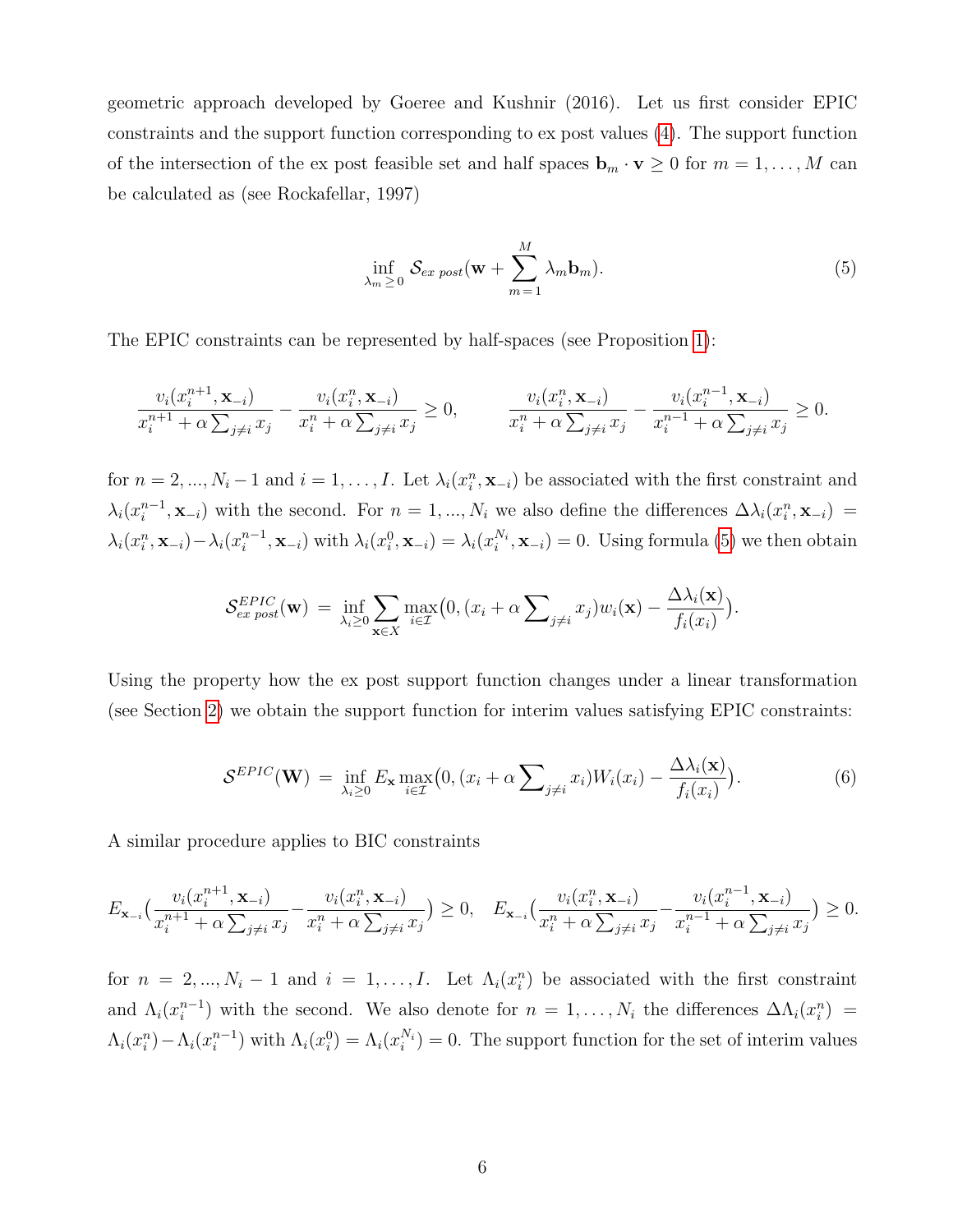satisfying BIC constraints equals then

$$
S^{BIC}(\mathbf{W}) = \inf_{\Lambda_i \ge 0} E_{\mathbf{x}} \max_{i \in \mathcal{I}} \big( 0, (x_i + \alpha \sum_{j \ne i} x_j) W_i(x_i) - \frac{\Delta \Lambda_i(x_i)}{f_i(x_i)} \big). \tag{7}
$$

For large degrees of value interdependencies, and in particular for  $\alpha > 1$ , Maksin (1992) and Dasgupta and Maskin (2000) show that the first-best social surplus cannot be implemented with BIC (and, hence, EPIC) mechanisms. We now analyze when the second-best level of social surplus, which equals the value of support function at unit weights  $\mathcal{S}^{BIC}(1)$ , can be implemented with some EPIC mechanism. We first approach this question when the object has to be always allocated to agents, and, hence, there is no zero term in the support functions [\(6\)](#page-6-0) and [\(7\)](#page-6-1).

<span id="page-7-0"></span>PROPOSITION 2. If the object has to be always allocated to agents and  $\alpha > 1$  the second-best level of social surplus can be implemented with some EPIC mechanism and equals

<span id="page-7-2"></span>
$$
\mathcal{S}^{BIC}(\mathbf{1}) = \alpha \sum_{i \in \mathcal{I}} E(x_i) + (1 - \alpha) \min_{i \in \mathcal{I}} (E(x_i)).
$$

where  $E(x_i)$  denotes the expected value of agent i's type.

We now identify a condition on  $\alpha$  when one of the agents always gets the object at the secondbest allocation, even though the auctioneer can keep the object. In this case the second-best level of social surplus can be again implemented with some EPIC mechanism.

<span id="page-7-1"></span>PROPOSITION 3. Consider the case when the auctioneer can keep the object. The second-best level of social surplus can be implemented with some EPIC mechanism if

$$
1 < \alpha \le \max_{i \in \mathcal{I}} \left( \frac{E(x_i)}{E(x_i) - \sum_{j \in \mathcal{I}} x_j^1} \right). \tag{8}
$$

We finally illustrate our results with a simple auction example with two symmetric bidders and two equally likely and independently distributed types,  $x = 1$  and  $\bar{x} = 10$ . We compare the sets of feasible outcomes that satisfy BIC and EPIC constraints respectively. Since the bidders are ex ante symmetric, the allocation rule has no agent specific subscript and can be represented by a matrix

$$
\mathbf{q} = \begin{pmatrix} q(\underline{x}, \underline{x}) & q(\overline{x}, \underline{x}) \\ q(\underline{x}, \overline{x}) & q(\overline{x}, \overline{x}) \end{pmatrix},
$$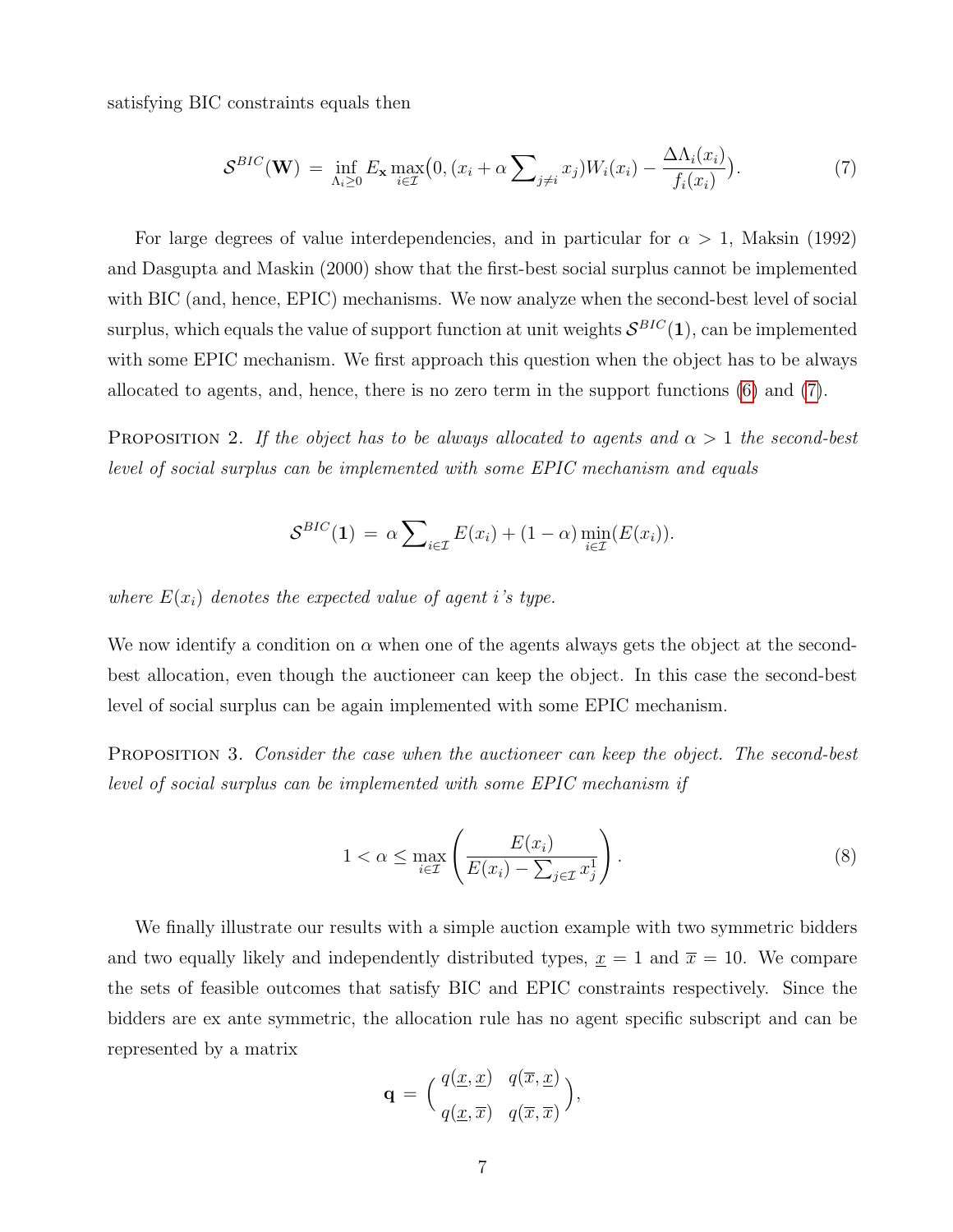

<span id="page-8-0"></span>**Figure 2.** Feasible outcomes and the maximum level of social surplus. Shown are the feasible outcomes with no incentive constraints imposed (light), Bayesian incentive compatible outcomes (medium dark), and ex post incentive compatible outcomes (dark) for  $\alpha = 0$  (left panel),  $\alpha = 1.2$  (middle panel), and  $\alpha = 2$  (right panel). The largest blue dot indicates the first-best outcome, the medium-sized blue dot the second-best outcome under BIC, and the smallest blue dot indicates the allocation that delivers the maximum level of social surplus under EPIC.

where the rows correspond to (say) agent 1's type and the columns to agent 2's type, and the entries correspond to the probabilities that the object is assigned to agent 1. The probability that object is assigned to agent 2 can be obtained by transposing the matrix.

Figure [2](#page-8-0) shows the sets of interim values that result when  $\alpha = 0$  (left panel),  $\alpha = 1.2$  (middle panel), and  $\alpha = 2$  (right panel). In each of the panels, the light area corresponds to the set of feasible values without any incentive constraints imposed, the medium dark area to the BIC values, and the dark area to the EPIC values. In case of pure private values, i.e.  $\alpha = 0$ , as shown by the left panel the latter two sets coincide, which corresponds to the BIC-DIC equivalence result of Gershkov et al. (2013).<sup>[6](#page-8-1)</sup> However, the equivalence between Bayesian and ex post implementation generally fails when  $\alpha > 0$  as shown by the middle and right panels.

The easiest way to describe the different sets is by their vertices.<sup>[7](#page-8-2)</sup> For instance, the set of EPIC outcomes can be described by five vertices, which (clockwise starting at the origin) correspond to the following allocation rules

$$
\mathbf{q}^{EPIC} = \begin{pmatrix} 0 & 0 \\ 0 & 0 \end{pmatrix}, \begin{pmatrix} 0 & 0 \\ 1 & \frac{1}{2} \end{pmatrix}, \begin{pmatrix} \frac{1}{2} & 0 \\ 1 & \frac{1}{2} \end{pmatrix}, \begin{pmatrix} \frac{1}{2} & \frac{1}{2} \\ \frac{1}{2} & \frac{1}{2} \end{pmatrix}, \begin{pmatrix} 0 & \frac{1}{2} \\ 0 & \frac{1}{2} \end{pmatrix}.
$$

<span id="page-8-2"></span><span id="page-8-1"></span> $6$ See also Manelli and Vincent (2010), Kushnir (2015), and Kushnir and Liu (2015).

<sup>7</sup>The vertices follow from the gradient of the support function at points of differentiability. The five EPIC vertices  $(0,0), (0, \frac{15}{2} + 3\alpha), (\frac{1}{4} + \frac{1}{4}\alpha, \frac{15}{2} + 3\alpha), (\frac{1}{2} + \frac{11}{4}\alpha, 5 + \frac{11}{4}\alpha), (\frac{1}{4} + \frac{5}{2}\alpha, \frac{5}{2} + \frac{5}{2}\alpha)$ . The first four plus  $(\frac{3}{8} + \frac{15}{4}\alpha, \frac{15}{4} + \frac{21}{8}\alpha), (\frac{1}{4} + \frac{5}{2}\alpha, \frac{5}{2} + \frac{1}{4}\$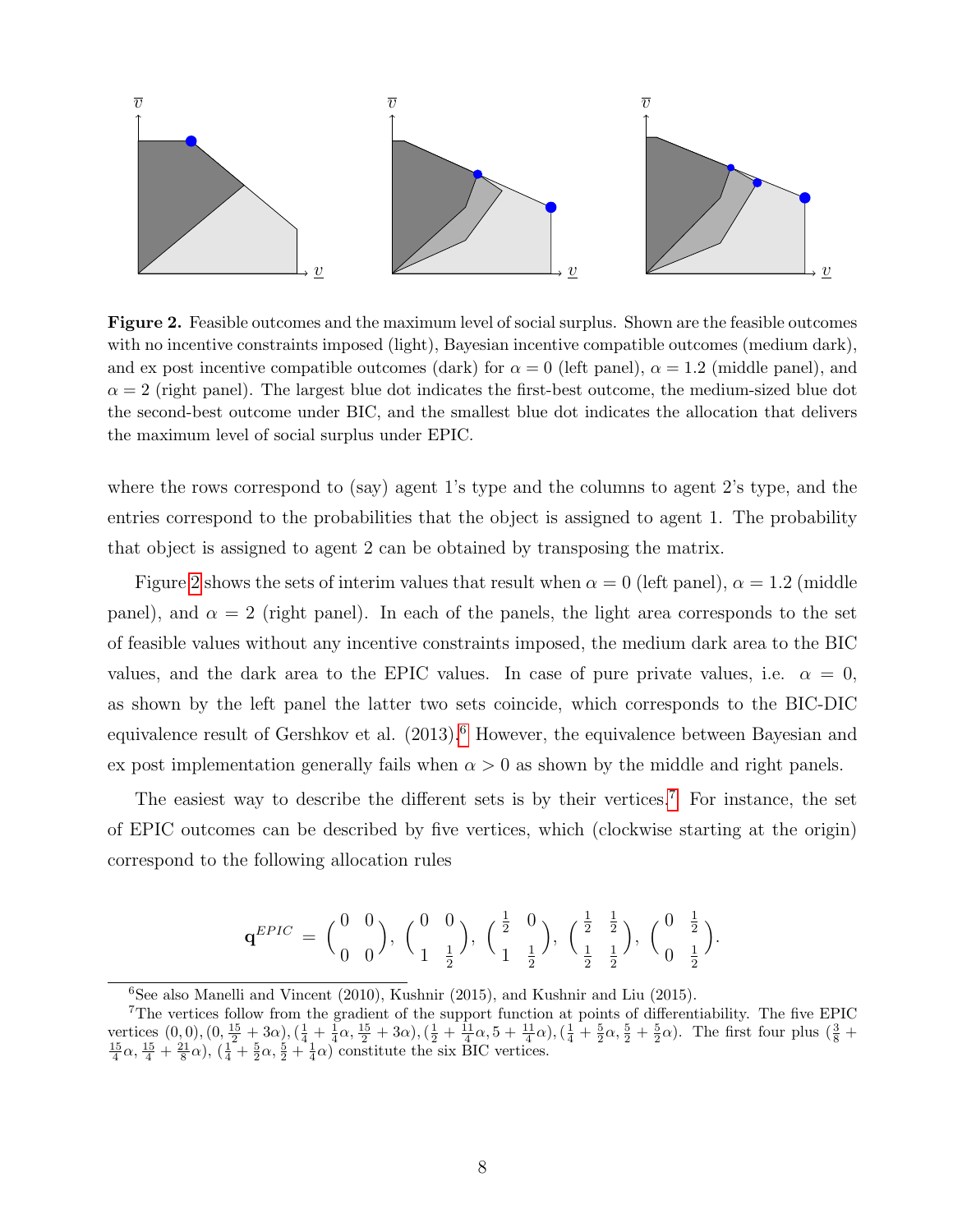Likewise, for the BIC outcomes the six vertices correspond to the allocation rules

$$
\mathbf{q}^{BIC} = \begin{pmatrix} 0 & 0 \\ 0 & 0 \end{pmatrix}, \begin{pmatrix} 0 & 0 \\ 1 & \frac{1}{2} \end{pmatrix}, \begin{pmatrix} \frac{1}{2} & 0 \\ 1 & \frac{1}{2} \end{pmatrix}, \begin{pmatrix} \frac{1}{2} & \frac{1}{2} \\ \frac{1}{2} & \frac{1}{2} \end{pmatrix}, \begin{pmatrix} 0 & \frac{3}{4} \\ \frac{1}{4} & \frac{1}{2} \end{pmatrix}, \begin{pmatrix} 0 & \frac{1}{2} \\ \frac{1}{2} & 0 \end{pmatrix}.
$$

Bayesian incentive compatibility requires that the sum of entries in the top row does not exceed the sum of entries in the bottom row. In contrast, ex post incentive compatibility requires that the entries in the top row do not exceed the entries in the bottom row for both columns (see Proposition [1\)](#page-5-4). Notice that the final two BIC matrices violate this more stringent condition.

The blue dots in Figure [2](#page-8-0) indicate the optimal outcomes: the largest blue dot indicates the first-best outcome, the medium-sized blue dot indicates the second-best outcome under BIC, and the smallest blue dot indicates the allocation that delivers the maximum level of social surplus under EPIC. For  $\alpha \leq 1$ , the first-best outcome can be implemented with EPIC mechanism and correspond to the third EPIC matrix. When  $1 < \alpha \leq \frac{E(x)}{E(x)-2x} = \frac{11}{7}$  $\frac{11}{7}$  the first-best cannot be achieved, but the second-best outcome can be implemented with EPIC mechanisms and correspond to the penultimate EPIC matrix. If  $\alpha > \frac{11}{7}$  the second-best outcome can be implemented only with BIC mechanism, and correspond to the penultimate BIC matrix. In this case BIC implementation leads to more social surplus than EPIC.

#### 5. Conclusion

<span id="page-9-0"></span>Reduced-from implementation serves as a cornerstone in the developing theory of auctions with risk-averse bidders (see Maskin and Riley, 1984) and has attracted a lot of attention of many recent papers (e.g. Pai and Vohra, 2014ab). Moreover, some new approaches has been recently developed to reinterpret the Masking-Riley-Matthews conditions (see Hart and Reny, 2015) to extend them to multi-unit auctions with capacity constraints (see Che, Kim, Mierendorff, 2013) and social choice environments (Goeree and Kushnir, 2016).

The contribution of this short paper is to provide a unified and simple treatment of reducedform implementation and to extend it to environments with interdependent values. As an application, we show how reduced-form implementation can be used to analyze the level of social surplus in the second-best mechanisms. We leave the exciting prospect of applying the reduced-form implementation to other mechanism design problems with interdependent values as a topic for future research.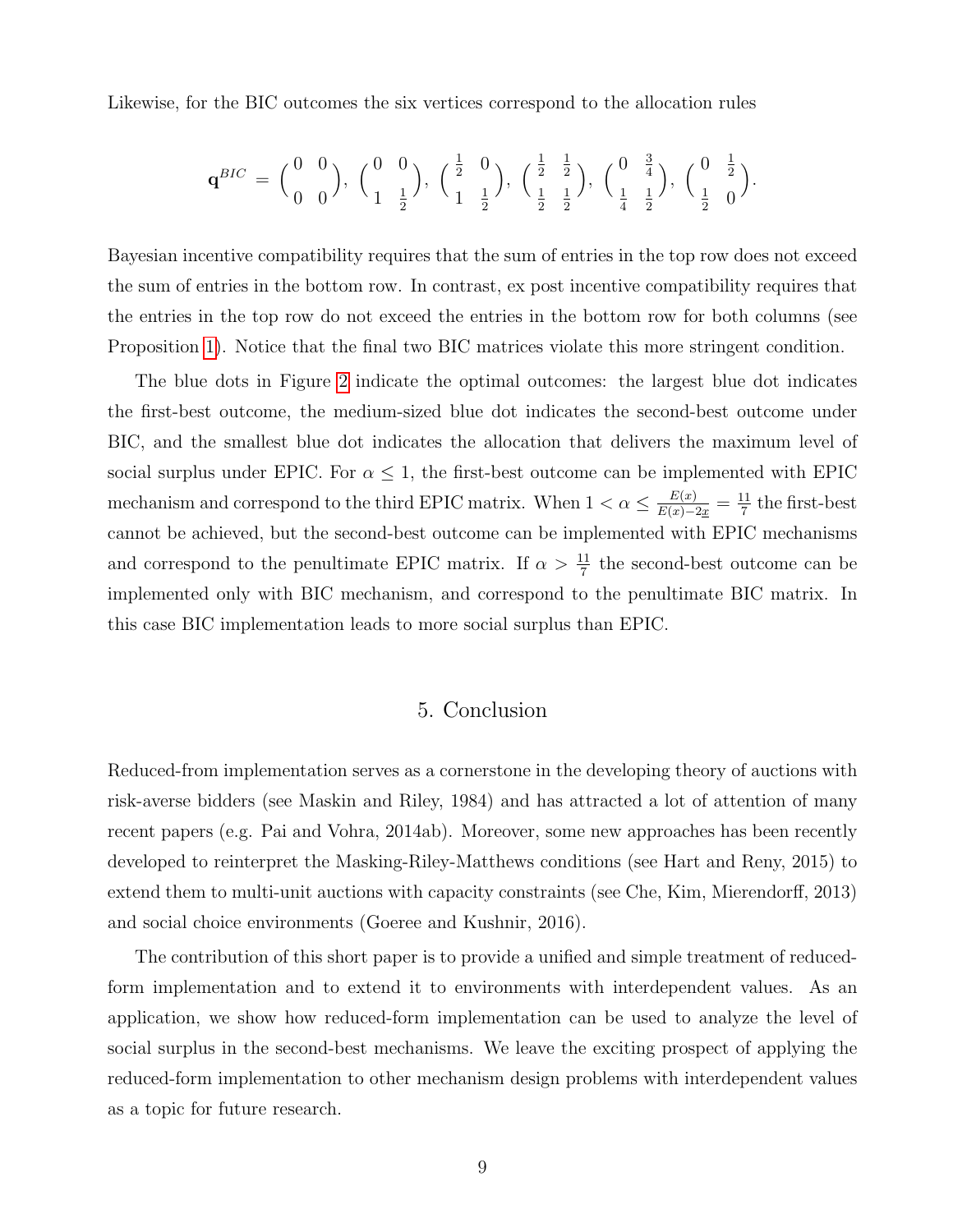## A. Appendix

Proof of Proposition [1.](#page-5-4) The statement for BIC mechanisms directly follows from Theorem 3.1 in Jehiel and Moldovanu (2001). The extension to EPIC mechanisms is immediate.

Proof of Proposition [2.](#page-7-0) The second-best level of social surplus equals the value of support function at unit weights  $S^{BIC}(1)$ . If the auctioneer has to always allocate the object (no zeros in [\(7\)](#page-6-1)) the support function reduces to

<span id="page-10-2"></span>
$$
S^{BIC}(\mathbf{1}) = \alpha \sum_{i \in \mathcal{I}} E(x_i) + \inf_{\Lambda_i \ge 0} E_{\mathbf{x}} \max_{i \in \mathcal{I}} \big( (1 - \alpha) x_i - \frac{\Delta \Lambda_i(x_i)}{f_i(x_i)} \big).
$$
(A.1)

Lemma A2 of Goeree and Kushnir (2016) then establishes that the minimum of the above expression is achieved when  $(1 - \alpha)x_i - \frac{\Delta \Lambda_i(x_i)}{f_i(x_i)} = ((1 - \alpha)x_i)_+,$  where + denotes a sequence of  $f$ -majorized values (see Goeree and Kushnir (2016) for the definition and references).  $8$  Since  $\{(1-\alpha)x_i^n\}_{n=1,\dots,N_i}$  is a decreasing sequence for  $\alpha>1$  its f-majorized sequence is a constant sequence  $((1 - \alpha)x_i^n)_+ = (1 - \alpha)E(x_i)$ . The second-best level of social surplus reduces then to

$$
S^{BIC}(\mathbf{1}) = \alpha \sum_{i \in \mathcal{I}} E(x_i) + (1 - \alpha) \min_{i \in \mathcal{I}} (E(x_i)). \tag{A.2}
$$

The expression for  $\mathcal{S}^{EPIC}(1)$  can be written similarly. The only differences is that the minimization takes place over  $\lambda_i(\mathbf{x}) \geq 0$  that depends on the whole vector of agent types. Proposition B2 of Goeree and Kushnir (2016) then establishes that support function  $\mathcal{S}^{EPIC}(1)$  has the same value. Hence, the second-best allocation can be implemented with some EPIC mechanism.  $\blacksquare$ 

**Proof of Proposition [3.](#page-7-1)** If the auctioneer can keep the object the support function [\(7\)](#page-6-1) at unit weights equals

<span id="page-10-1"></span>
$$
S^{BIC}(\mathbf{1}) = \alpha \sum_{i \in \mathcal{I}} E(x_i) + \inf_{\Lambda_i \ge 0} E_{\mathbf{x}} \max_{i \in \mathcal{I}} \left( -\alpha \sum_{i \in \mathcal{I}} x_i, (1 - \alpha) x_i - \frac{\Delta \Lambda_i(x_i)}{f_i(x_i)} \right).
$$
 (A.3)

Notice that the value of  $(A.3)$  is greater or equal to the value of  $(A.1)$  for all parameters  $\Lambda$ . If condition [\(8\)](#page-7-2) is satisfied, however, the values of both support functions coincide for Λs delivering the minimum to [\(A.1\)](#page-10-2), because  $(1 - \alpha)E(x_i) \geq -\alpha(\sum_{i \in \mathcal{I}} x_i)$  for at least some *i*. Hence, the same As deliver the minimum to [\(A.3\)](#page-10-1). The same argument applies to  $\mathcal{S}^{EPIC}(1)$ .

<span id="page-10-0"></span><sup>&</sup>lt;sup>8</sup>The majorization procedure requires the calculation of the convex function that is "the closest" to a given one. Generally, the problem has no analytical solution. There have been developed, however, several efficient algorithms solving this problem. See Lucet (2010) for an excellent survey.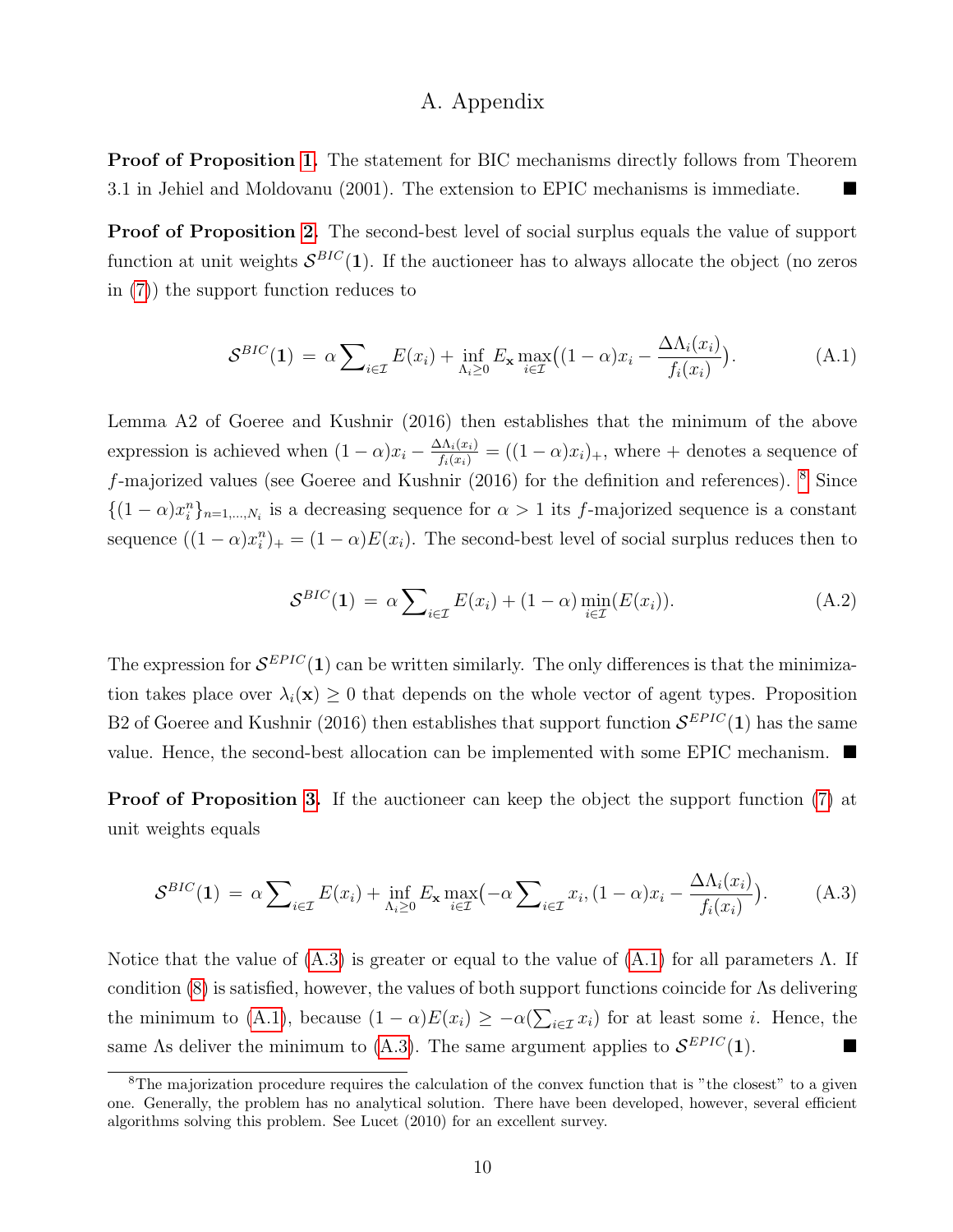# References

- Alaei, Saeed, Hu Fu, Nima Haghpanah, Jason Hartline, and Azarakhsh Malekian (2012) "Bayesian Optimal Auctions via Multi- to Single-agent Reduction," arXiv preprint arXiv:1203.5099 (2012).
- Armstrong, Mark (2000) "Optimal Multi-Object Auctions," Review of Economic Studies, 67, 455–481.
- Asker, John and Estelle Cantillon (2010) "Procurement when price and quality matter," The RAND Journal of Economics, 41, 1–34.
- Belloni, Alexandre, Giuseppe Lopomo, and Shouqiang Wang (2010) "Multidimensional Mechanism Design: Finite-Dimensional Approximations and Efficient Computation," Operations Research, 58, 1079–1089.
- Border, Kim C. (1991) "Implementation of Reduced Form Auctions: A Geometric Approach," Econometrica, 59, 1175–1187.
- Border, Kim C. (2007) "Reduced Form Auctions Revisited," *Economic Theory*, 31, 167–181.
- Brusco, Sandro and Giuseppe Lopomo (2002) "Collusion via Signalling in Simultaneous Ascending Bid Auctions with Heterogeneous Objects, with and without Complementarities," The Review of Economic Studies, 69, 407–436.
- Cai, Yang, Constantinos Daskalakis, and Matt Weinberg (2012) "Optimal Multi-Dimensional Mechanism Desgin: Reducing Revenue to Welfare Maximization," in the 53rd Annual IEEE Symposium on Foundations of Computer Science.
- Che, Yeon-Koo, Jinwoo Kim, and Konrad Mierendorff (2013) "Generalized Reduced-Form Auctions: A Network-Flow Approach," Econometrica, 81, 6, 2487–2520.
- Dasgupta, Partha, and Eric Maskin (2000) "Efficient auctions," Quarterly Journal of Economics, 115, 341-388.
- Gershkov, Alex, Jacob K. Goeree, Alexey Kushnir, Benny Moldovanu, and Xianwen Shi (2013) "On the Equivalence of Bayesian and Dominant-Strategy Implementation," Econometrica, 81, 197–220.
- Goeree, Jacob K. and Alexey Kushnir (2016) "A Geometric Approach to Mechanism Design," Working Paper.
- Hart, Sergiu and Philip J. Reny (2015) "Implementation of Reduced Form Mechanisms: A Simple Approach and a New Characterization," *Economic Theory Bulletin*, 3, 1–8.
- Hernando-Veciana, Angel and Fabio Michelucci (2009) "Second-Best Efficiency and the English Auction," Working Paper.
- Hernando-Veciana, Angel and Fabio Michelucci (2014) "On the Optimality of Not Allocating," Economics Letter, 125, 233–235.
- Hörner, Johannes and Larry Samuelson (2011) "Managing Strategic Buyers," Journal of Political Economy, 119, 379–425.